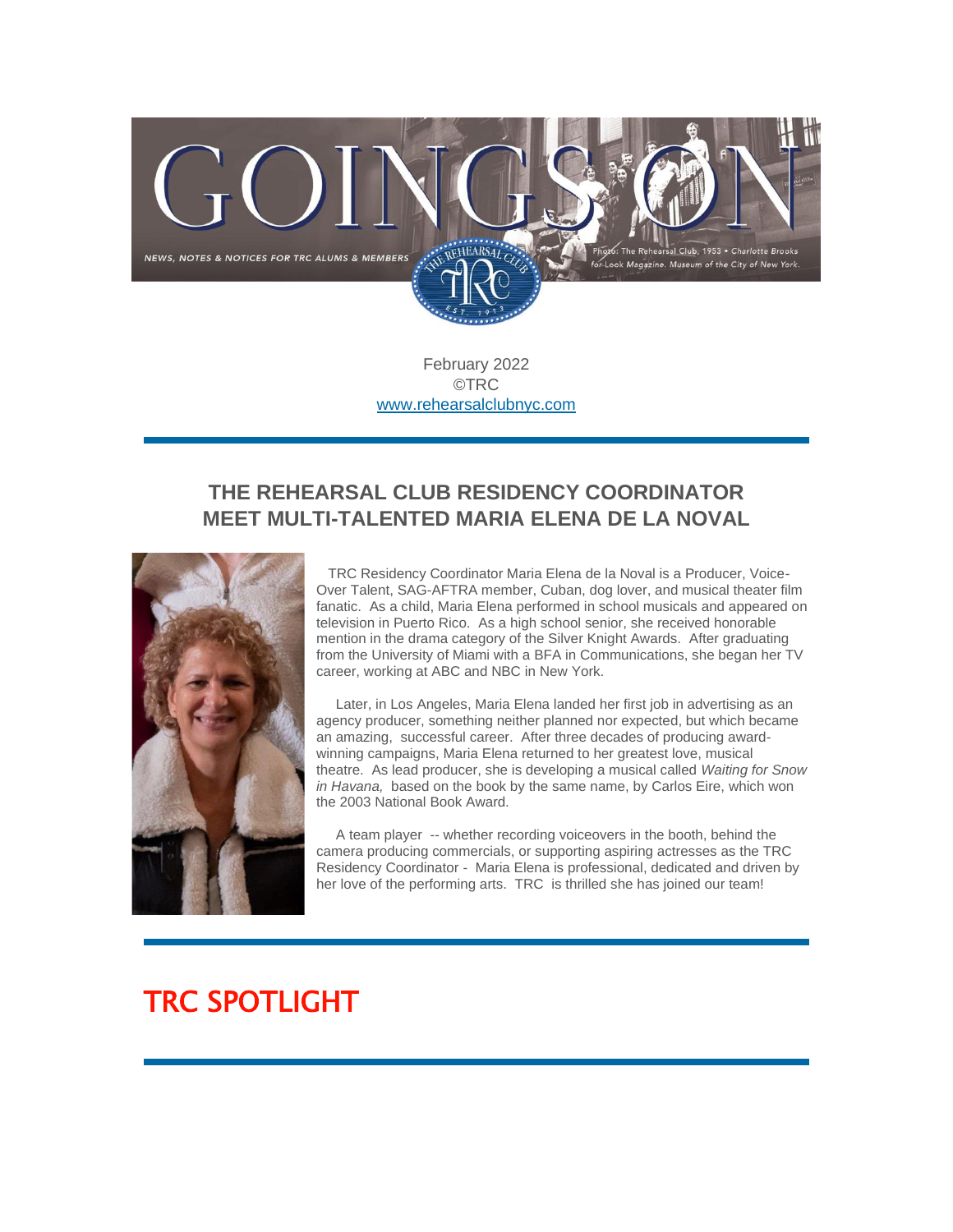### **TRC ALUM SPOTLIGHT: PATRICIA HILL Lauded Cinematographer**



Patricia paved the way for women entering the world of film-making.

TRC Alum Patricia Hill, shown representing her union (above), was one of very few women behind the camera when she began her nearly 50-year career. Below, in her own words, Patricia describes her determination to forge a path for herself behind the camera.

"I started shooting animation at night in Hollywood, so I could get into the camera guild. We shot everything from Jolly Green Giant commercials to the feature film *Mouse and his Child*. Even shot the animated intro to *The Carol Burnett Show*!

"During the day, I would go to rental houses and on movie sets to introduce myself, and I began getting jobs on commercials, music videos, movies and episodic shows. I got elected to the Executive board of IATSE 600 (International Cinematographers Guild) for 2 terms.

" I wanted to meet other women in the business (since there were so few and we didn't work together), but the union didn't have that designation. So I asked for the names of everyone in the union and called all the names that were feminine. Got ten fabulous women together and after a couple of meetings, WE formed 'Behind the Lens.'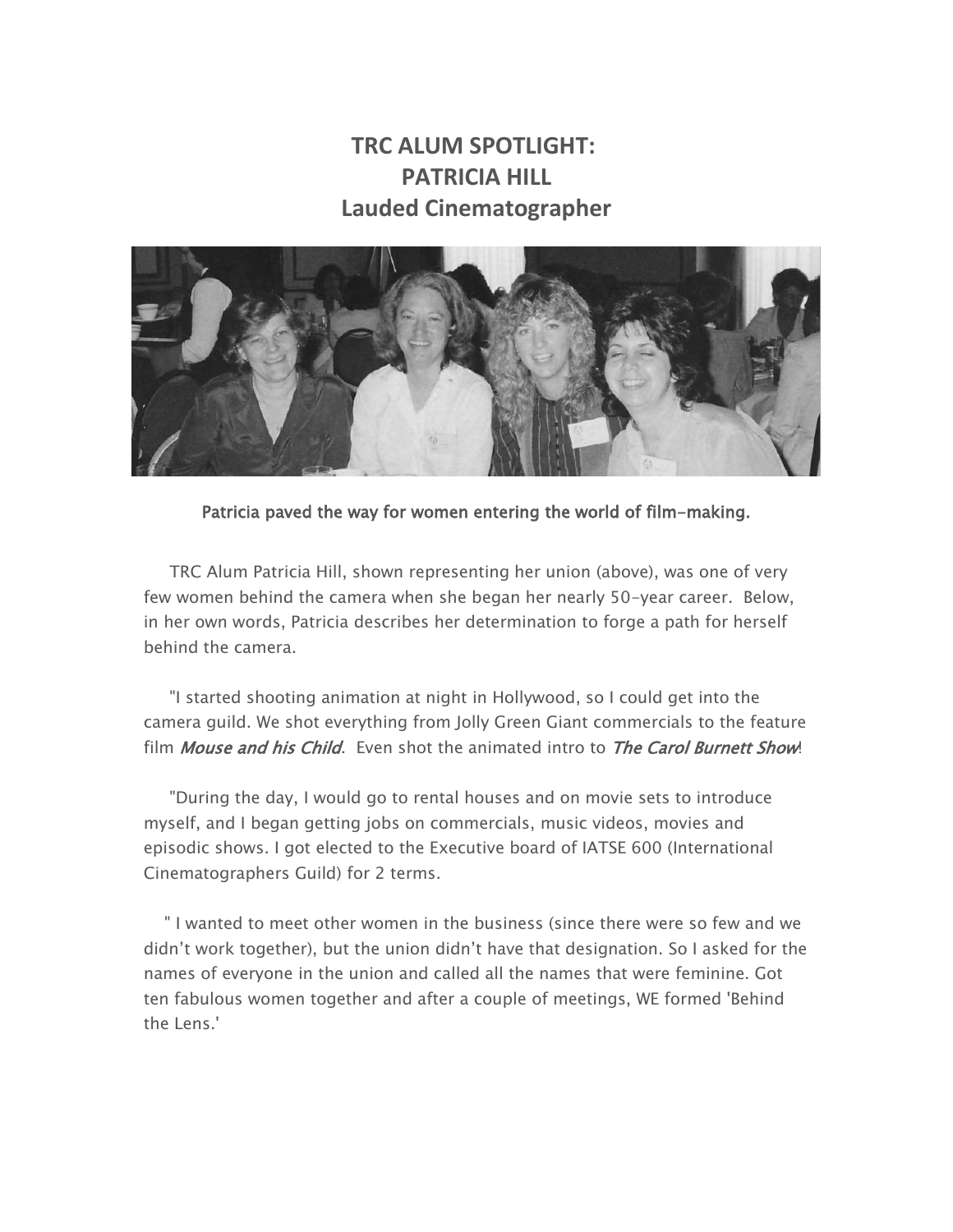"It was my great pleasure to work on MASH, Cheers, Frasier and many more. I was honored to be among the first women in the higher levels of cinematography. The union chose me to interview for the Heritage Series, which is also with the Directors Guild now."

Patricia was awarded a commemorative pin, along with a letter from the President of The Cinematographers Guild IATSE 600, for working over 25 consecutive years. She was also a member of the Hollywood Women's Political Committee, representing cinematography, along with Oscar-winning editor Lindsey Klingman, as below-the-line workers in this powerful group. Her Last show was "The Great Indoors." Patricia retired in 2017 after 45 years in the business.



Left: Patricia working on *Frasier* Center: Patricia on the set of *Mash* Right: Patricia on set

## **VIP Alums Brunch in Mid-Town**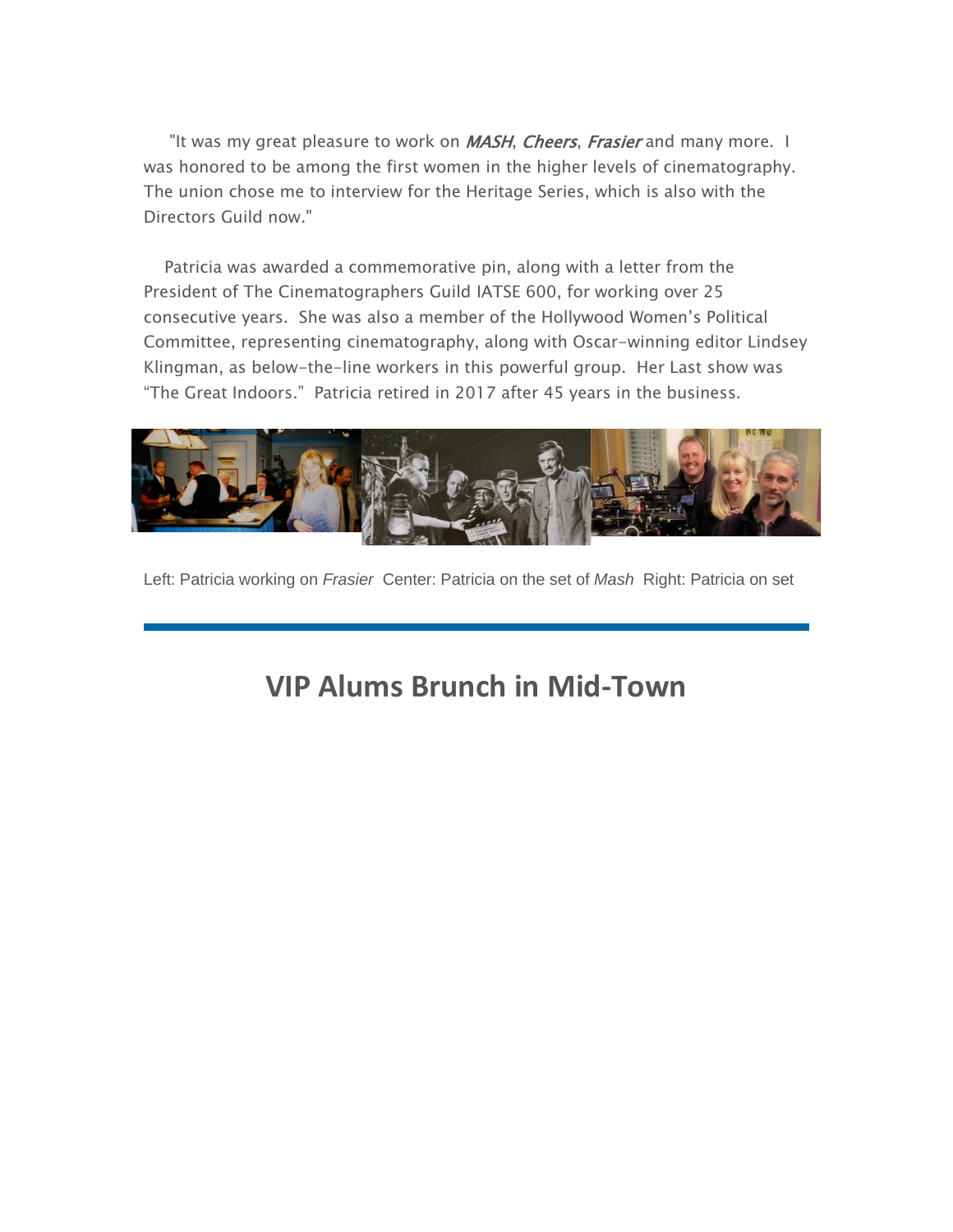

Left to Right: Sunny Keyser (TRC early '60's) Maybin Hewes Sherman (TRC mid '50's) Maria Maggi Mallman (TRC early '60's)

This photo was taken at the St. Regis Hotel. The friends were in town to attend the Emmy Awards Ceremony, where Maybin Hewes Sherman's daughter, Amy Sherman Palladino, won for The Marvelous Mrs. Maisel. After Brunch at "Fig and Olive" Restaurant, Maybin took the group to the candy store around the corner from the St. Regis and introduced them to the owner, whose name is Mrs. Mysel!

## TRC Residency Program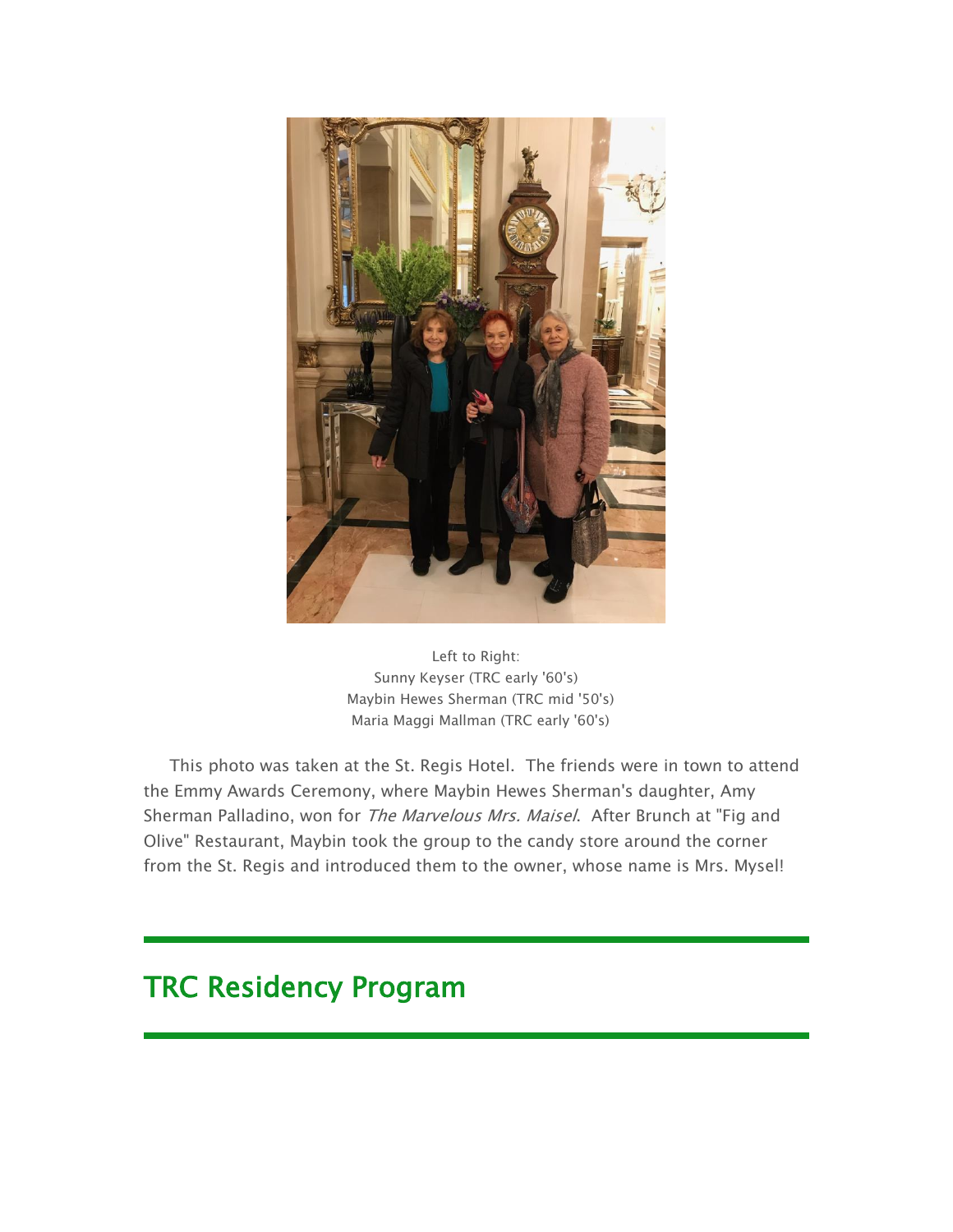

## **Milestones of The Rehearsal Club Revival**

**By Maria Elena de la Noval, TRC Residency Coordinator**

2022 began with rolling carts full of luggage and bags belonging to the new girls on the 12th floor Rehearsal Club wing at the Webster Apartments. Thanks to the generous donors and the volunteers that made this dream a reality, we now have nine talented, smart, and driven women living on Miracle St., chasing after their dreams.

The girls settled into their sweet, cozy rooms and without wasting any time, they were off and running. Top priorities for them were finding work, getting those much-needed character shoes, preparing auditions and slowly getting to know each other.

As you walk down the halls of our TRC wing, you can hear a beautiful voice vocalizing or preparing for a callback. You may run into one girl coloring or cutting another one's hair. The chatter of one talking with her parents, or another taking a class via zoom. Never a dull moment in the lives of our girls.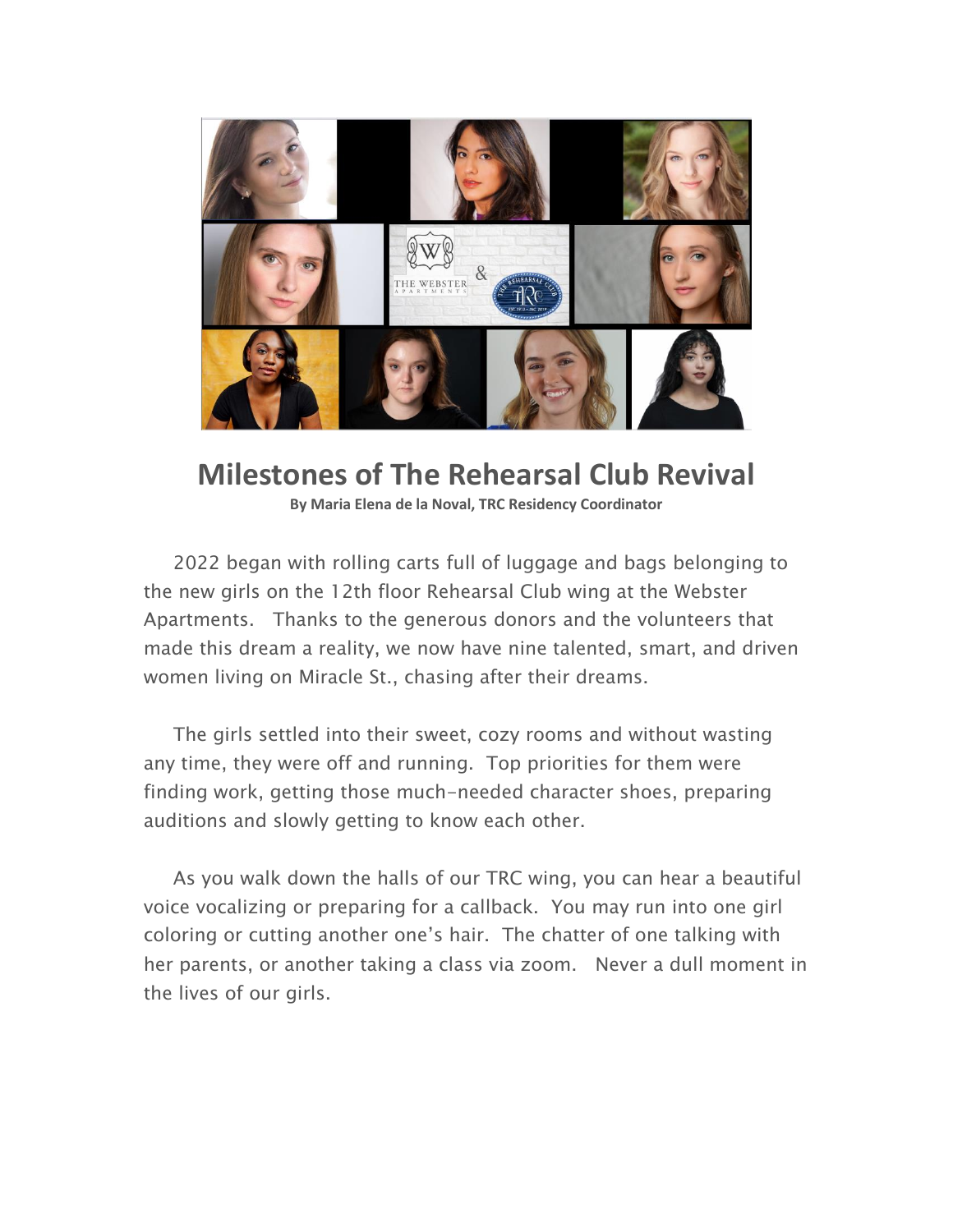Each of the rooms' doors in our wing displays a TRC plaque, some bearing the names of Carol Burnett, Blythe Danner and other donors whose generous contributions helped to make our dream a reality.

Trying to schedule a time to get all the girls in one room is a challenge, but they are excited to begin their mentor program. We kicked off this month streaming movies and musical shows. We watched West Side Story in one of our beautiful, large living rooms at the Webster. The exchange between the girls after the film was smart, engaging and very refreshing. *Kinky Boots*, the musical, is next.

The girls are thrilled and honored to have been accepted in this program. They know that this is a once in a lifetime opportunity and they are humbly grateful to The Rehearsal Club.

For some great images of the TRC Webster experience, watch this great video created by our own Maria Elena de la Noval:



## Latest TRC News

### **Breaking News of Our Celeb Alums**



Kim Cattrall stars in the now-streaming on Hulu series, *How I Met Your Father*, a follow-up to the hit CBS series How I Met Your Mother, which ended some years ago. Kim plays Sophie, the narrator, in the new series. New episodes air every Tuesday.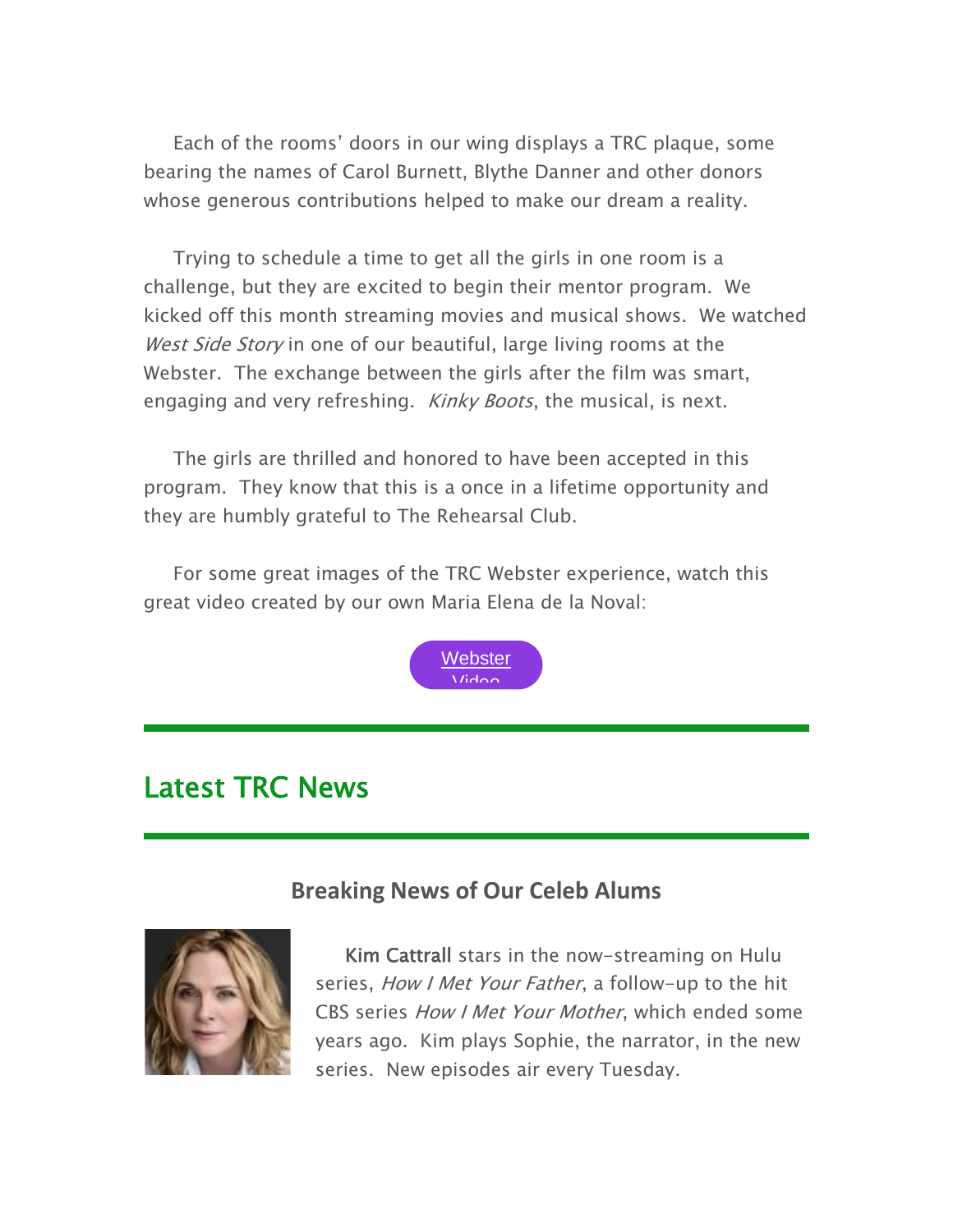TRC Founding Benefactor and comedy icon Carol Burnett has a new series streaming on Netflix. A Little Help With Carol Burnett features a panel of kids who help adults and celebrity guests solve their problems.





Rattlesnake Kate, featuring TRC's own Andrea Frierson, opens February 4 at the Denver Center For The Performing Arts. Break a leg, Andrea!

# TRC Workshops



# Meditation & Mindfulness

Hosted by RC Alum: Michele Mason Thursdays  $2:00 - 3:00$  pm EDT

Highly recommended to reduce stress and help to bring you into a state of true Zen.

> Meeting ID: 822 0172 0646 Passcode: 738743

Thank you, Michele, for sharing your amazing gift with us every week! This Workshop is a special place to collect, reflect and commune.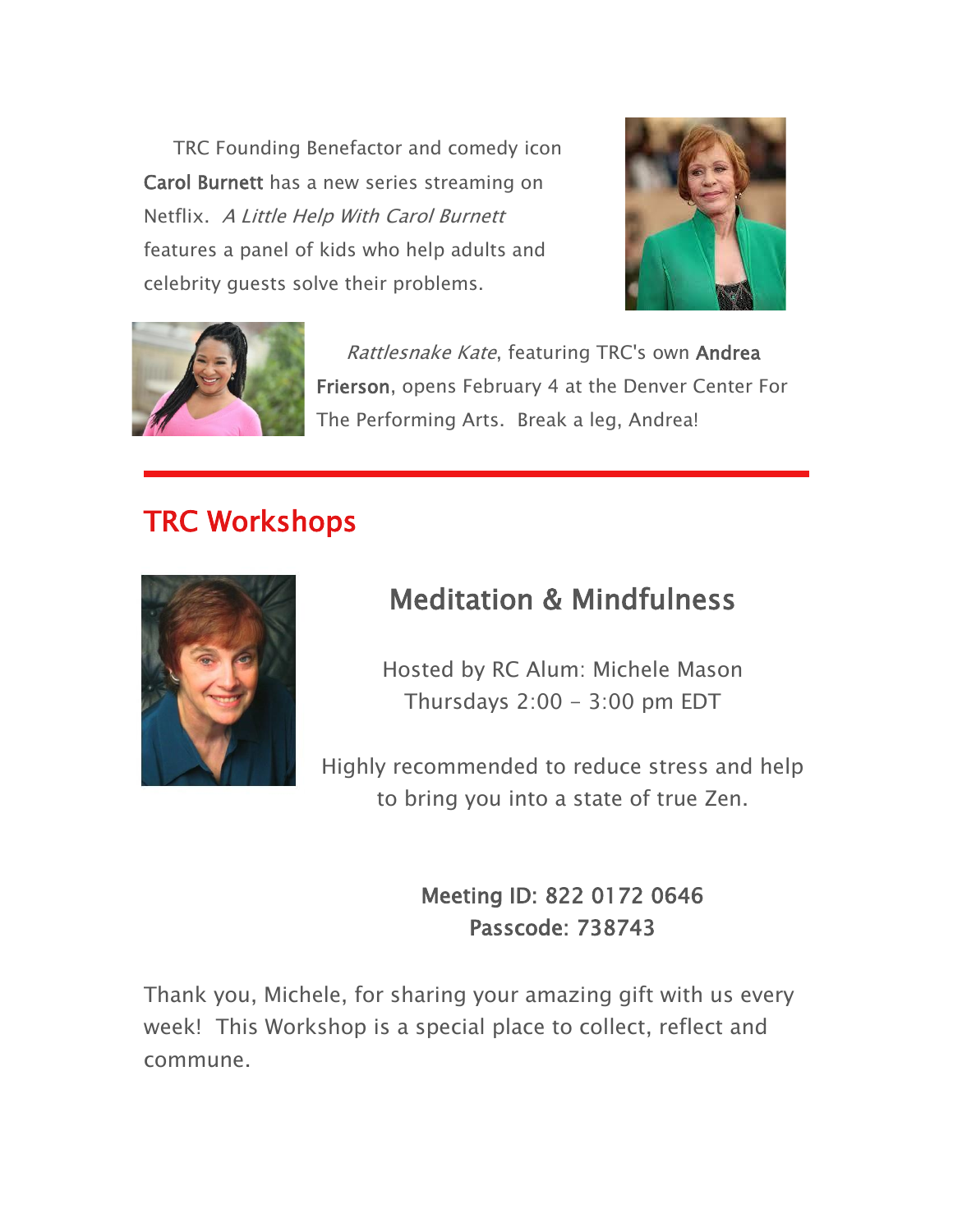#### [January](https://us02web.zoom.us/j/82201720646?pwd=Wkk2MTU4U1Y5SkJjMSs0QlBSczB2UT09) Zoom Link

### **NEW: PROFESSIONAL CASTING WORKSHOP BY JEN HALPERN OPENS FREE TO TRC MEMBERS!**



Jen Halpern, daughter of TRC Alum Sunny Keyser, is an NYC-based Casting Director who primarily casts commercials, branded content videos and print. She works with advertising agencies and production companies to get them the talent they need per project. She also has a professional production background as a Line Producer for Independent Film and Television.

Jen's unique skill set has allowed her to understand the needs of producer, director and actor, although she loves working with actors the most and getting the best performances possible from them during an audition! Jen also coaches actors one-on-one to help improve commercial technique or for audition prep, does resume consultations and offers affordable headshots to actors.

> Casting Workshop with Jen Halpern on Zoom Tuesdays - February 22, March 1 and March 8 at 7:00 PM Minimum 5 people, Maximum 12 Free to TRC Members, Non-Members \$10 Contact to sign up: [rclub.francine@gmail.com](mailto:rclub.francine@gmail.com)

> > **LAST CHANCE!**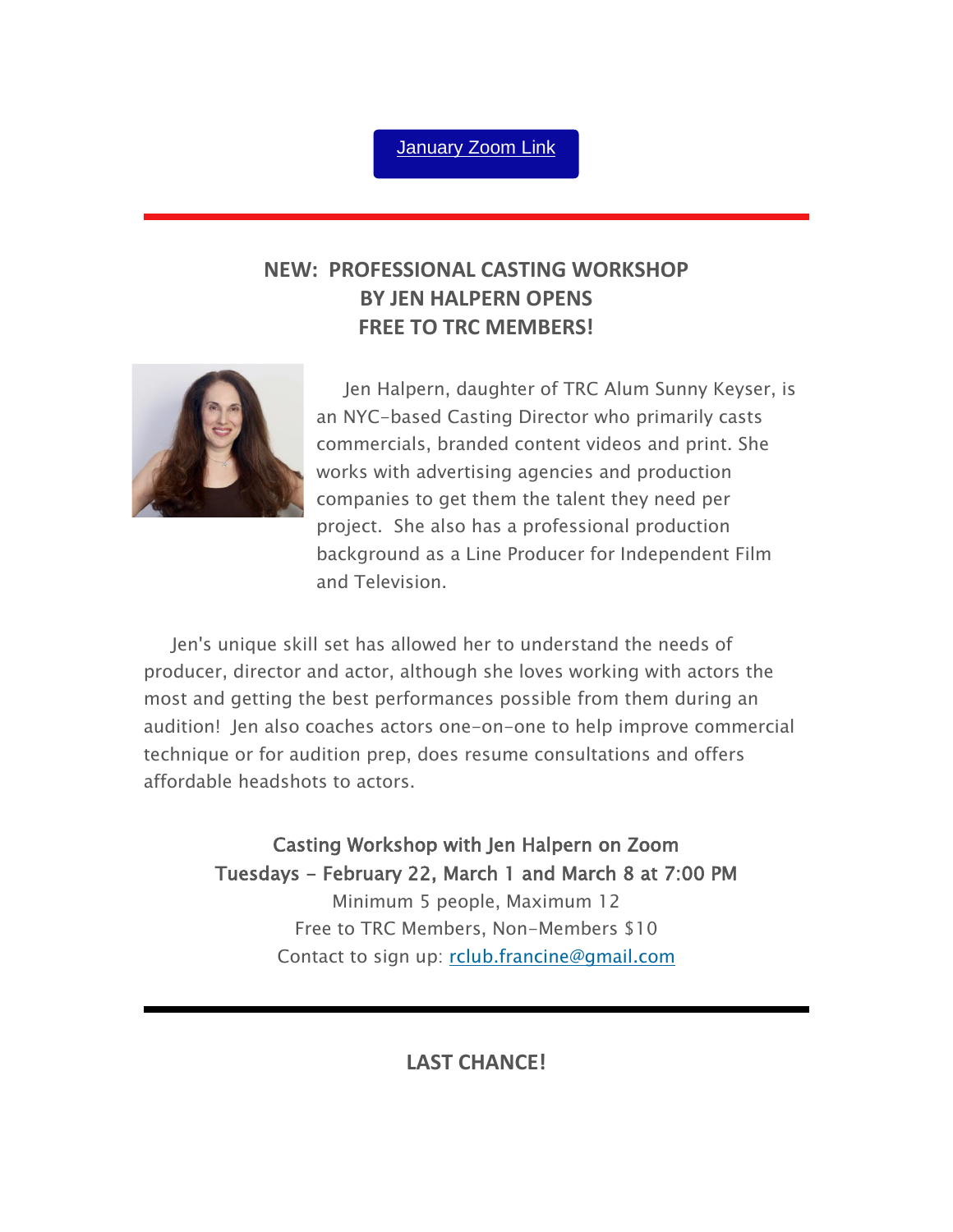### **LAST CALL FOR THE PERFECT CUSTOMIZED VALENTINE!**



It's not too late to order these beautiful keepsake Valentines custom-made by TRC Alum Charla Hayen. Each 5 x 8 card, on luxe creamy stock, is only \$20, including shipping. Deadline for ordering is Feb. 6. Contact Charla directly to order, at [charla1219@aol.com,](mailto:charla1219@aol.com) or call her at (540) 535- 0515. Through Charla's generosity, all proceeds from these sales benefit TRC.



### Please Support The Rehearsal Club while using Amazon Easy-Peasy!

If you shop on Amazon, you can donate 0.5% of every single purchase you make to The Rehearsal Club FREE! Just download the **Amazon Smile** App to your phone or computer and name The Rehearsal Club as your charity of choice! Those small amounts add up! You shop - TRC benefits! If we all sign up, we can make a difference in our support of our mission.

**Shakespeare Alive!**

Produced by Denise Pence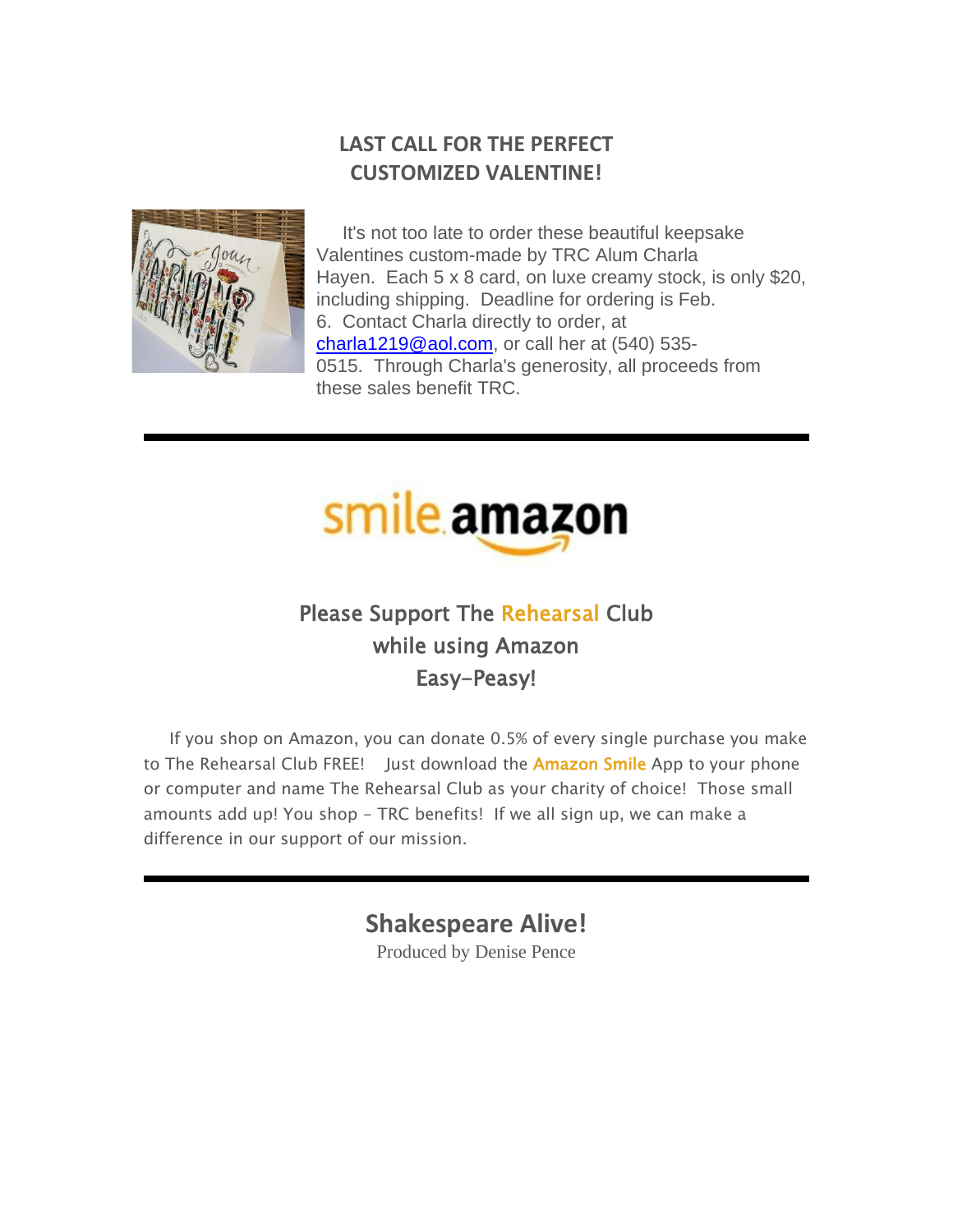

Othello wrapped in January, and Much Ado is next for February. If interested in joining the reading company, contact: [denise@denisepence.com.](mailto:denise@denisepence.com) In the meantime, Brush Up Your Shakespeare with Antony & Cleopatra <https://youtu.be/eTvvZ--uADk> All past Shakespeare projects are archived on our History Alive site: [www.historyaliveny.com](http://www.historyaliveny.com/)

# Explore! Engage! Enjoy!

Visit the New TRC Website - Click: [www.rehearsalclubnyc.com](http://em.networkforgood.com/ls/click?upn=d9K6ASy0zzX96vUyeY2s4NbX7GC-2B-2BQrvMkId8Tobla-2FvkTqIGb6BP464szxIK4hE83-P_mVgFLr7YN-2FKDVqGhILtkQY9fXF2OyRftV4uiTXV7NCFmx397hqVIaghoWdDojcNgWFOUDTyZNK6tpJ9qs1O-2BC2T0iZkSw3YcsEMNgHaI6GHvvOMq52zzynK1oL97mCWyg1KUFEcz-2FDG8c688t7tBcoSsv7fc4TEv-2BxtNKl9pQ0hA-2FXe-2FGmQJuQmuZF3lieO5n6IUadJRwYPG8pulJrGqS4ApBT3DLdqIxw6tqQbCaBU-2FpVhHz-2BPRWSv9IhNJxCye7aFSNY1yFSmn6FELd06DSPMISqc291ZbOKvBkFArO8-2F5BOUPfMqdMHytX60l5Y3n-2BmxO3OM4gKv2-2FbC9ih7kTmPBrZ-2FgQzLOnlgSA8O6-2B4E-3D)

If you are an Alum or Member, click Login for Members-only access.

We Welcome Returning Alumnae

If you haven't already done so, pay your 2022 TRC Dues by clicking the button below.



Join our Facebook Group,